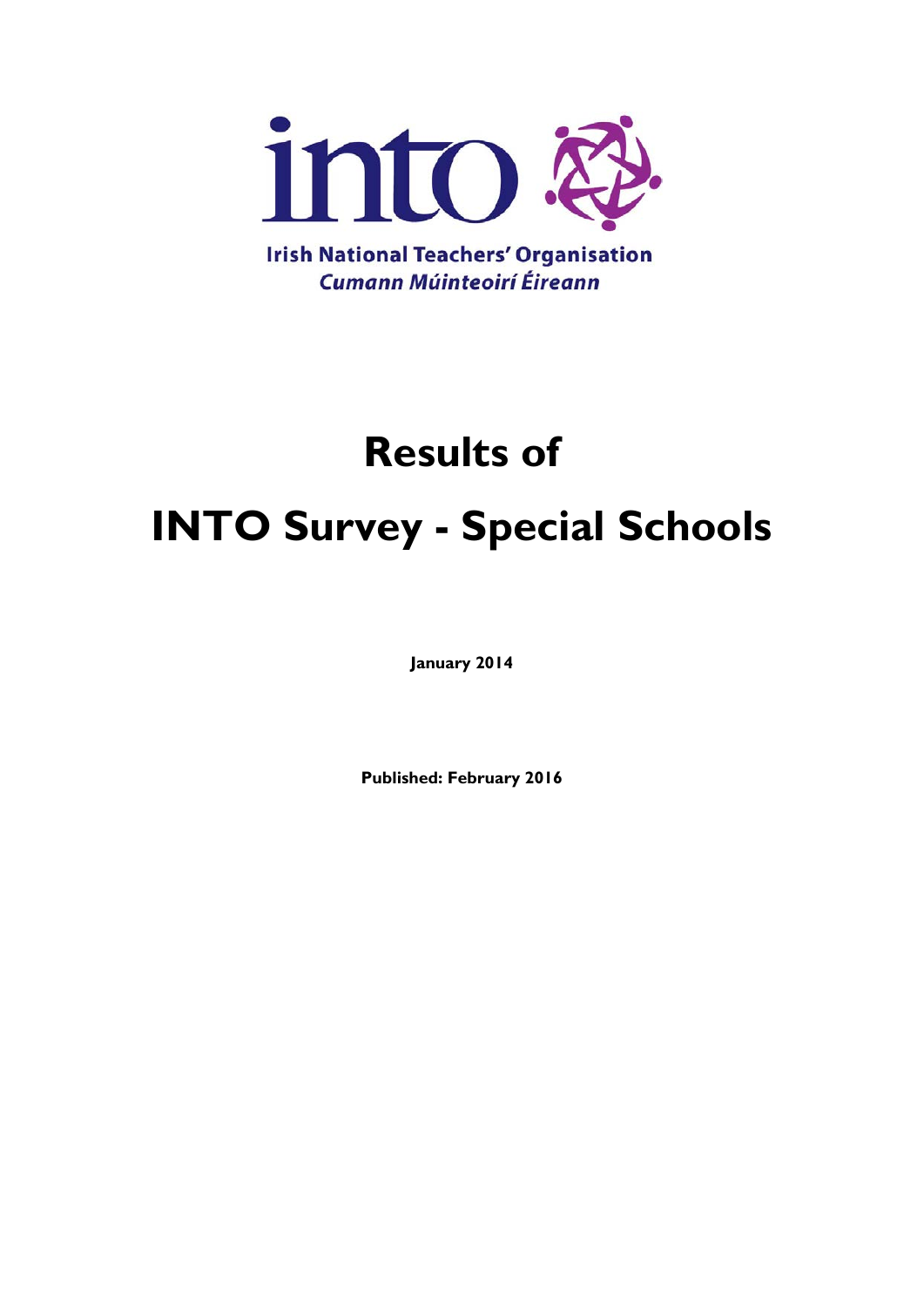## **Introduction**

Questionnaires were issued to principals of special schools in January 2014 with a view to exploring the main issues of concern for principal teachers in leading and managing special schools. The findings of the survey will be used by the INTO to seek better supports for principals in special schools. Out of a total 124 questionnaires issued, 70 (57%) were returned for analysis. The respondents represented a broad spectrum of special schools.

#### **Funding**

Funding is an issue in special schools. Only eight principals (11%) were satisfied with the current capitation grant – 30 principals (43%) considered it inadequate, and 32 principals (46%) considered it very inadequate.

#### **Professional Development**

Many teachers in special schools hold additional qualifications in special education, ranging from a post-graduate certificate in special education to a doctorate in special education. See table 1 below.

| <b>Qualification held</b>                      | No. of<br><b>Schools</b> | <b>Total No. of</b><br><b>Teachers</b> |
|------------------------------------------------|--------------------------|----------------------------------------|
| Post-graduate certificate in Special Education | 3 I                      | 91                                     |
| Post-graduate Diploma in Special Education     | 54                       | 189                                    |
| Masters in Special Education                   | 34                       | 78                                     |
| Doctorate in Special Education                 |                          |                                        |

#### *Table 1: Additional qualifications held*

## **Extended School Year**

More than half (55%) the special schools that responded to the survey provide an extended school year programme in July. Of those that do provide an extended school year programme, one school provided one week, fourteen schools (38%) provided two weeks, two schools provided three weeks, and 20 schools (54%) provided a four week extended programme. Principals considered the additional remuneration for the extended school year programme to be inadequate (25%) or very inadequate (65%).

In relation to extended school year programmes for all children with SEN, 44% of principals disagreed that such programmes should be provided to all pupils with SEN, while 38% agreed – 18% of principals were undecided.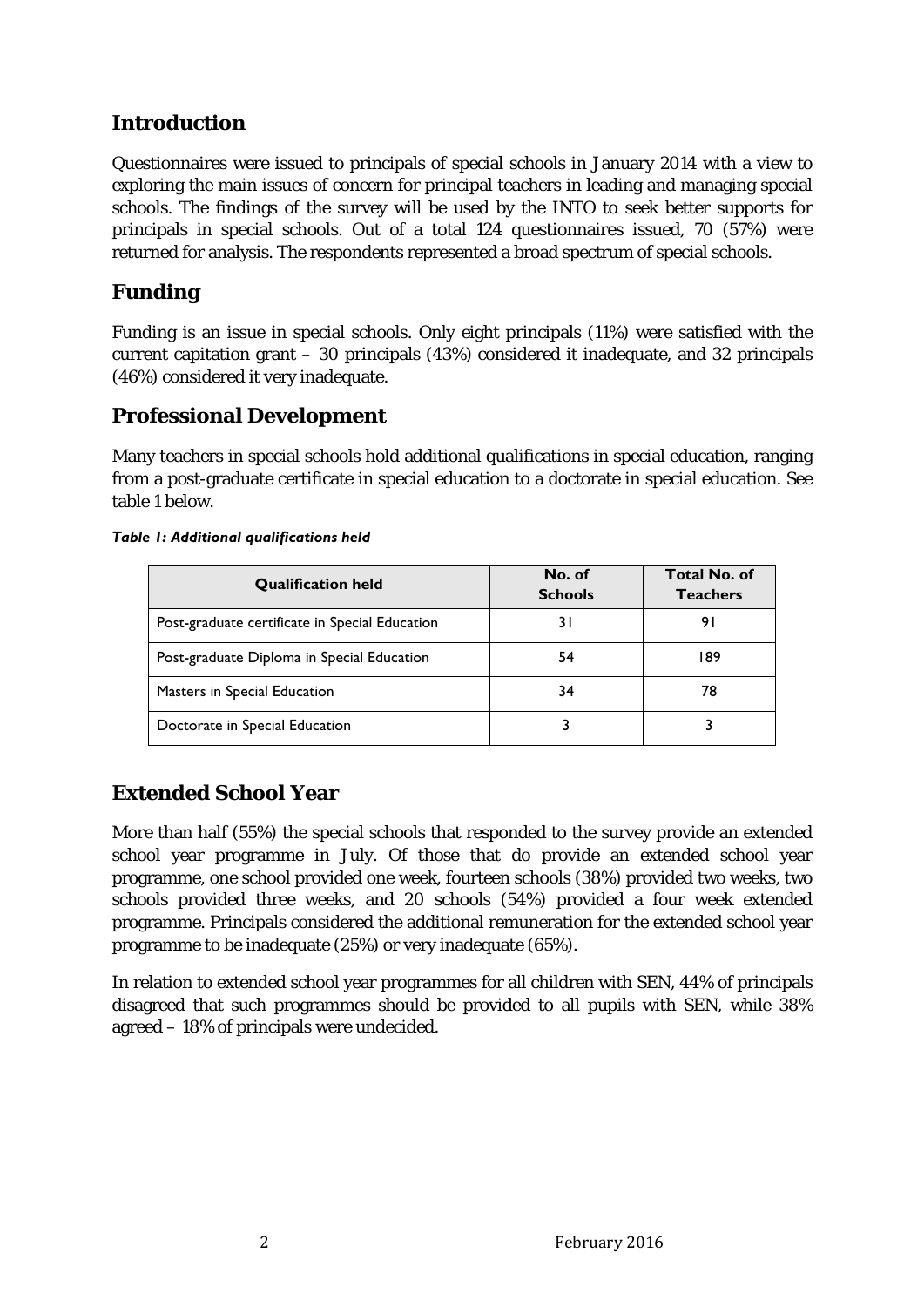#### **Management Responsibilities**

Principals in special schools have responsibility for leading and managing a large staff. The leadership teams in special schools and the principal' remuneration (allowance) is determined by the number of teachers on staff and not on the total number of staff. Two principals are managing over 100 staff when all staff are included.

Principals of special schools are leading and managing staffs as follows:

*Table 2: Number on staff in special schools*

| Number on staff | <b>Number of schools (principals)</b> |
|-----------------|---------------------------------------|
| $<$ 20 staff    | 12 principals                         |
| $21-30$ staff   | 14 principals                         |
| 31-40 staff     | 12 principals                         |
| $41-50$ staff   | 12 principals                         |
| $51 - 60$ staff | 9 principals                          |
| $>60$ staff     | II principals                         |

In addition to teachers, special schools employ special needs assistants (SNAs), bus escorts, secretaries and caretakers. Other personnel with whom the principal teacher must develop a relationship and to whom they must allocate time include nurses, clinical therapists, care staff and cleaners.

#### **Teaching Staff as a percentage of whole staff**

The teaching staff constitutes less than half of the total staff in most cases. In two schools, the teaching staff constituted less than 10 % of the whole staff. In 53 cases (76%), the teaching staff constituted between 11% and 30% of total staff. In 12 (17%) cases the teaching staff constituted between 31% and 50% of total staff. In only three schools did the teaching staff constitute more than half the total number of staff. See table 3.

*Table 3: Teaching Staff as % of total staff*

| Teaching staff as % of<br>total staff | <b>Number of schools</b> |
|---------------------------------------|--------------------------|
| < 10%                                 | $\mathbf{2}$             |
| $11-20%$                              | 25                       |
| $21 - 30%$                            | 28                       |
| $31 - 40\%$                           | 10                       |
| 41-50%                                | 2                        |
| $51 - 60\%$                           |                          |
| $61 - 70%$                            |                          |
| 71-90%                                |                          |
| $91 - 100%$                           |                          |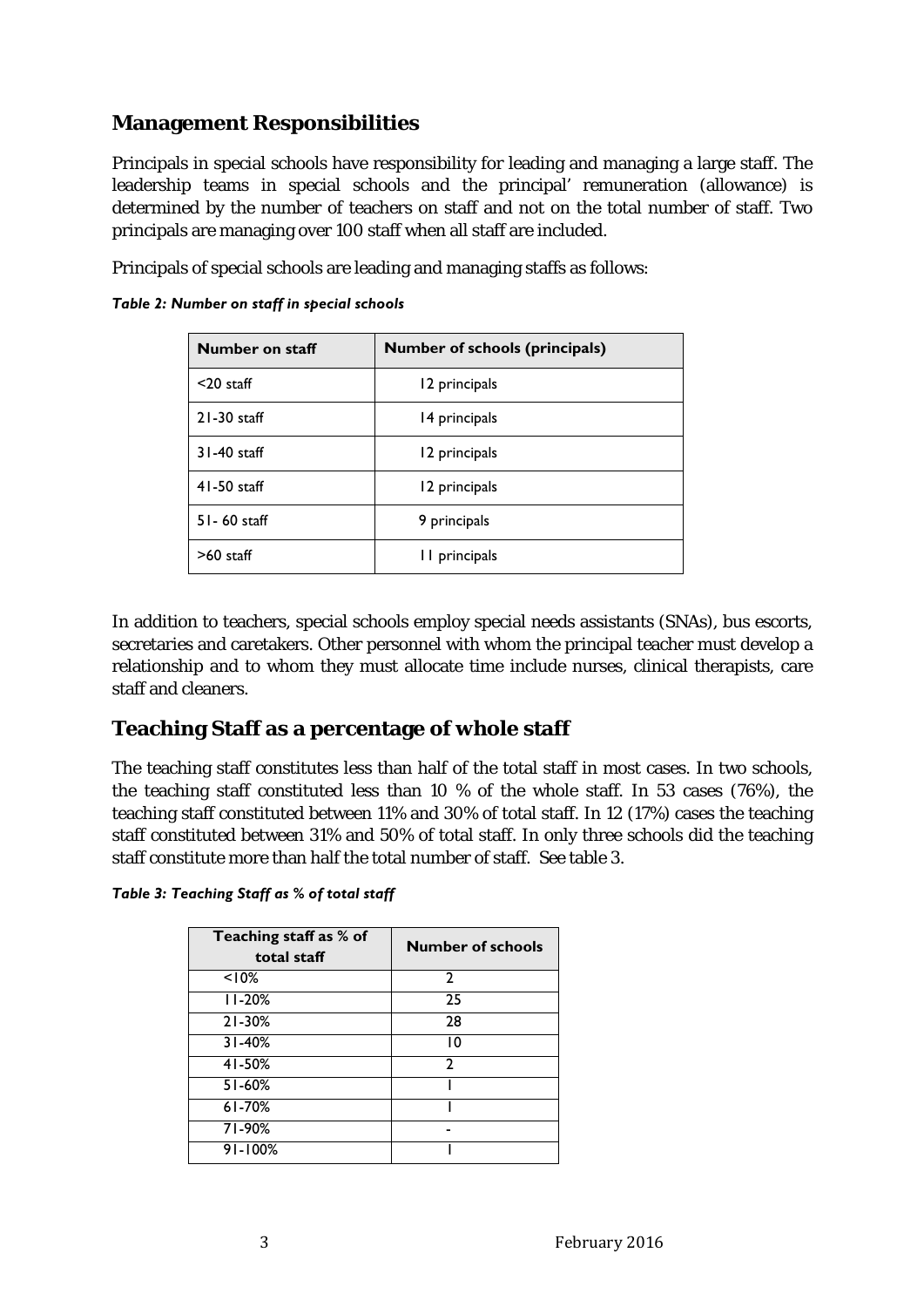## **In-school Leadership and Management Team**

Principal teachers are supported by an in-school leadership team, which includes a deputy principal, assistant principal and special duties teachers, depending on size of school.

All except four special schools had a deputy principal teacher, the majority of whom were teaching fulltime. Three deputy principals were administrative.

Only 16 schools (23%) had an Assistant Principal post - one school had three such posts. Regarding special duties posts, 17 schools (24%) had no special duties post, though three of these schools had an Assistant principal post. Twenty-one schools (30%) had one special duties post, 11 schools (16%) had 2 special duties posts, 11 schools (16%) had 3 special duties posts, 5 schools (7%) had 4 special duties posts, and one school each had 5, 7 and 10 special duties posts. See table 4 below.

#### *Table 4: Schools with Posts of Responsibility*

| Post                              | Number (%) of schools |
|-----------------------------------|-----------------------|
| One Assistant Principal Post      | 15(21%)               |
| Three Assistant Principal posts   | 1(1%)                 |
| One Special Duties Post           | 21 (30%)              |
| Two Special Duties Posts          | 11(16%)               |
| <b>Three Special Duties Posts</b> | 11(16%)               |
| Four Special Duties Posts         | 5(7%)                 |
| Five Special Duties posts         | 1(1%)                 |
| Seven Special Duties Posts        | 1(1%)                 |
| <b>Ten Special Duties Posts</b>   | I (1%)                |

A total of 43 schools (61%) lost posts of responsibility because of the moratorium on recruitment since 2008. Eighteen schools (26%) lost one post, 12 schools (17%) lost two posts, and 11 schools (16%) lost three or more posts.

#### **Health-related Services**

Special schools have a variety of experiences regarding the availability of health-related services such as speech and language therapy, occupational therapy, nursing care, psychologists, social workers, behaviour specialists and others. The availability of such services often depends on the patronage of the school. When asked what professionals, if any, should be employed by school boards of management and report to the principal teacher, nurses were the most frequently suggested professionals. In second place, schools noted the importance of HSCL teachers and recommended that such teachers be appointed in special schools. Some principals also suggested that occupational therapists (OT), speech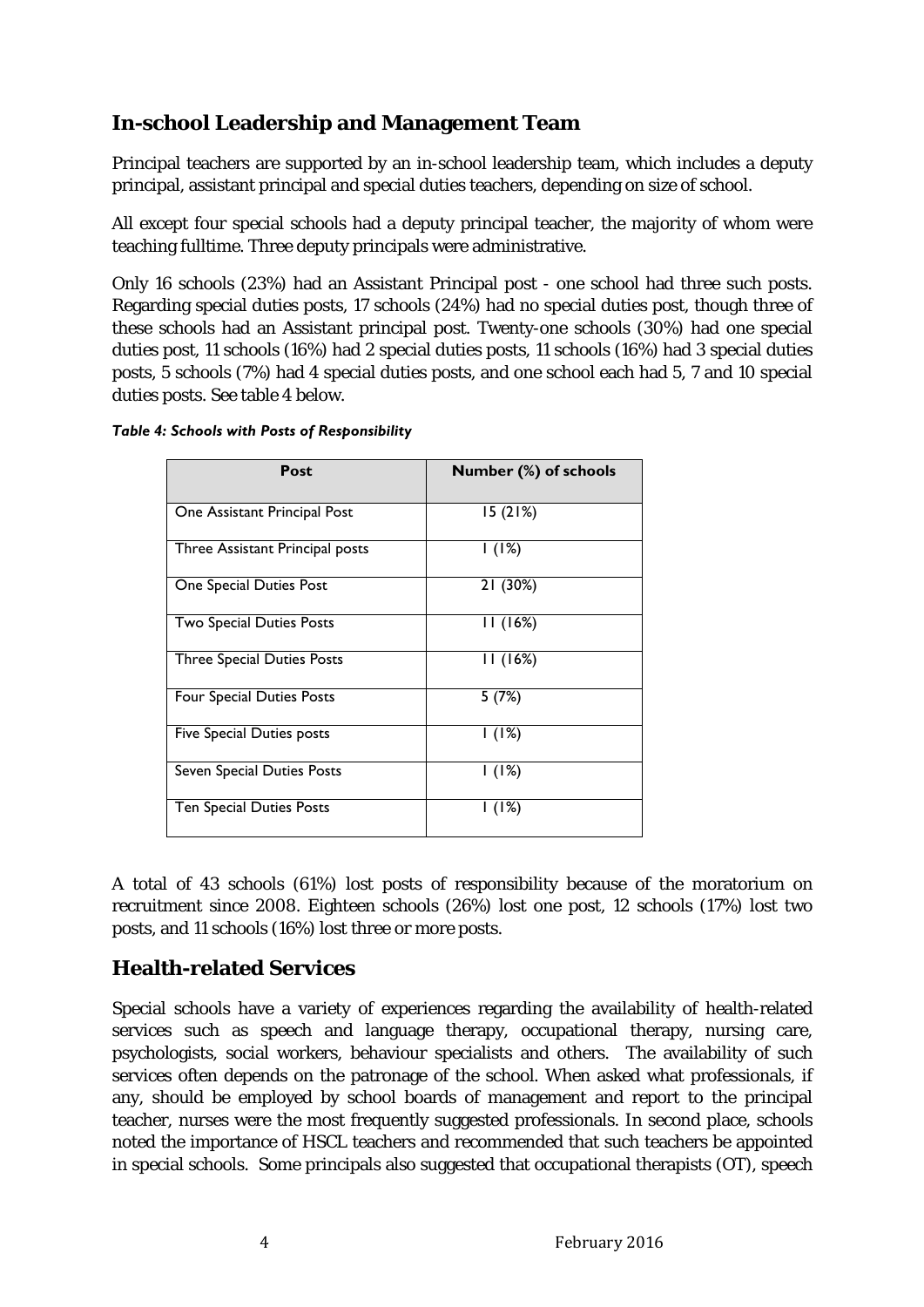and language therapists (SLT) and behaviour specialists should be appointed directly by schools.

The vast majority of principals were of the view that their school should have *access* to a range of professional supports during school terms. In general, access to a multi-disciplinary team was seen as necessary, one that would include psychologists, physiotherapists, behaviour specialists, OTs, SLTs, social workers and play therapists. Non-health-related professional support was also mentioned in a number of cases, for example, access for the board of management to the services of a solicitor, accountant and engineer.

The issue of the relationship between the principal teacher and health-related professionals, in terms of reporting and work organisation was explored. Some principal teachers were of the view that therapists should be employed by school boards of management and report to the principal teacher, others would be satisfied if therapists and health-related professionals were employed by the DES rather than the HSE, so that they could focus exclusively on the needs of schools. The focus was on a collaborative and partnership model, with a recommendation that the professional provide regular reports to the principal. It was noted that while the nurses / SLTs / OTs should liaise and link with the school, they would still need support and supervision from their own profession in terms of their practice. It was also noted that, while a close collaborative relationship was desirable, it was not the role of the principal teacher to source, lead or organise the work of the relevant health professional. Principals also pointed out that depending on geographical location, the number of agencies that schools had to deal with could lead to a considerable workload.

The priority is to ensure that clinical and multi-disciplinary services are readily available to schools when required.